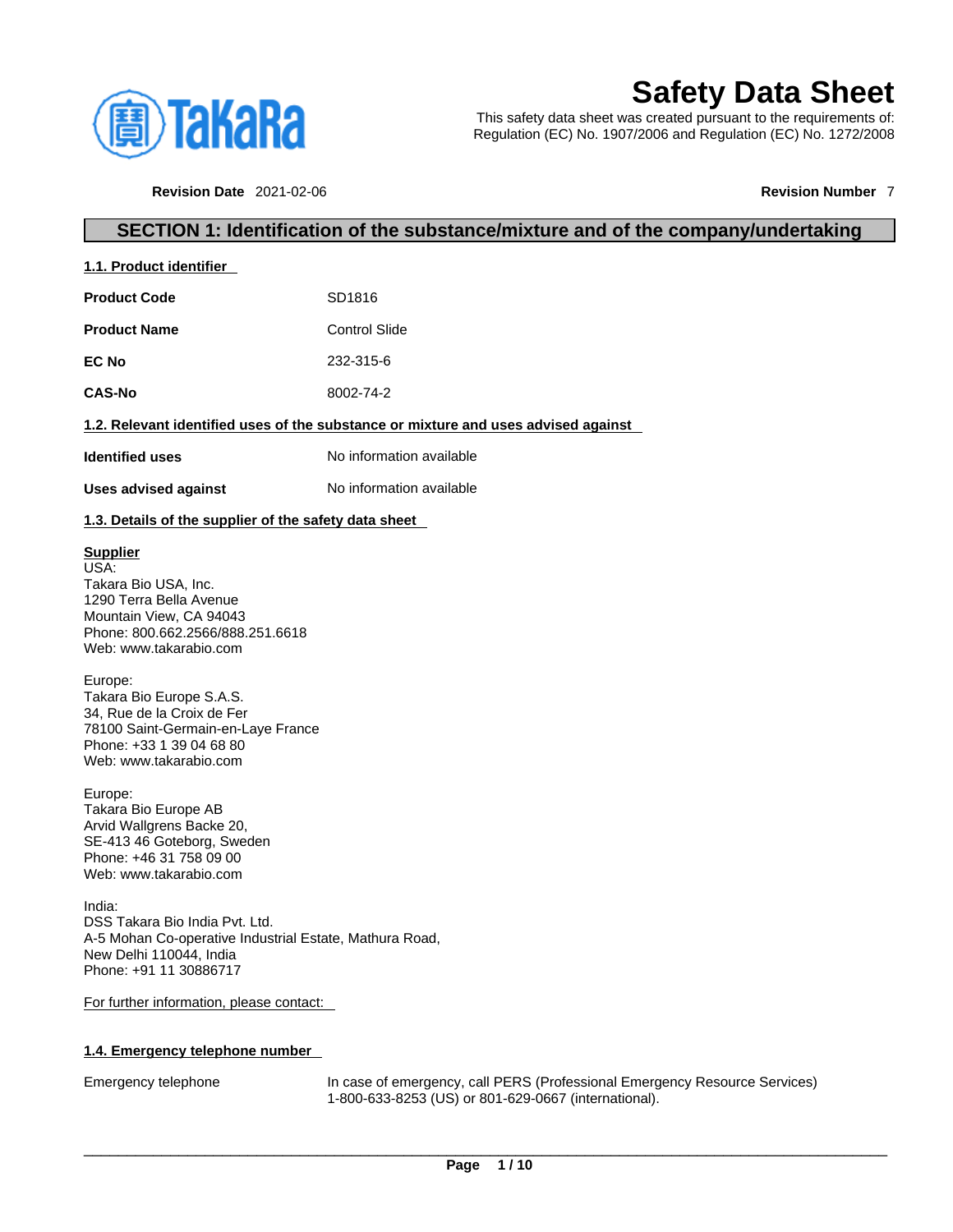## **SECTION 2: Hazards identification**

#### **2.1. Classification of the substance or mixture**

*Regulation (EC) No 1272/2008*  This mixture is classified as not hazardous according to regulation (EC) 1272/2008 [CLP]

#### **2.2. Label elements**

This mixture is classified as not hazardous according to regulation (EC) 1272/2008 [CLP] **Hazard statements** This mixture is classified as not hazardous according to regulation (EC) 1272/2008 [CLP] EUH210 - Safety data sheet available on request

#### **2.3. Other hazards**

No information available.

## **SECTION 3: Composition/information on ingredients**

#### **3.1 Substances**

Not applicable

#### **3.2 Mixtures**

|                           |            | Chemical name Weight-% REACH registration<br>number | EC No     | Classification<br>according to<br>Regulation (EC) No.<br>1272/2008 [CLP] | Specific<br>concentration<br>limit (SCL) | M-Factor                 | M-Factor<br>$ $ (long-term) $ $ |
|---------------------------|------------|-----------------------------------------------------|-----------|--------------------------------------------------------------------------|------------------------------------------|--------------------------|---------------------------------|
| Paraffin wax<br>8002-74-2 | $60 - 100$ | No data available                                   | 232-315-6 | No data available                                                        | $\overline{\phantom{0}}$                 | $\overline{\phantom{0}}$ | $\overline{\phantom{0}}$        |

#### **Full text of H- and EUH-phrases: see section 16**

*Acute Toxicity Estimate No information available* 

This product does not contain candidate substances of very high concern at a concentration >=0.1% (Regulation (EC) No. 1907/2006 (REACH), Article 59)

## **SECTION 4: First aid measures**

#### **4.1. Description of first aid measures**

| <b>Inhalation</b>   | Remove to fresh air.                                                                                                    |
|---------------------|-------------------------------------------------------------------------------------------------------------------------|
| Eye contact         | Rinse thoroughly with plenty of water for at least 15 minutes, lifting lower and upper eyelids.<br>Consult a physician. |
| <b>Skin contact</b> | Wash skin with soap and water. In the case of skin irritation or allergic reactions see a<br>physician.                 |
| Ingestion           | Clean mouth with water and drink afterwards plenty of water.                                                            |

#### **4.2. Most important symptoms and effects, both acute and delayed**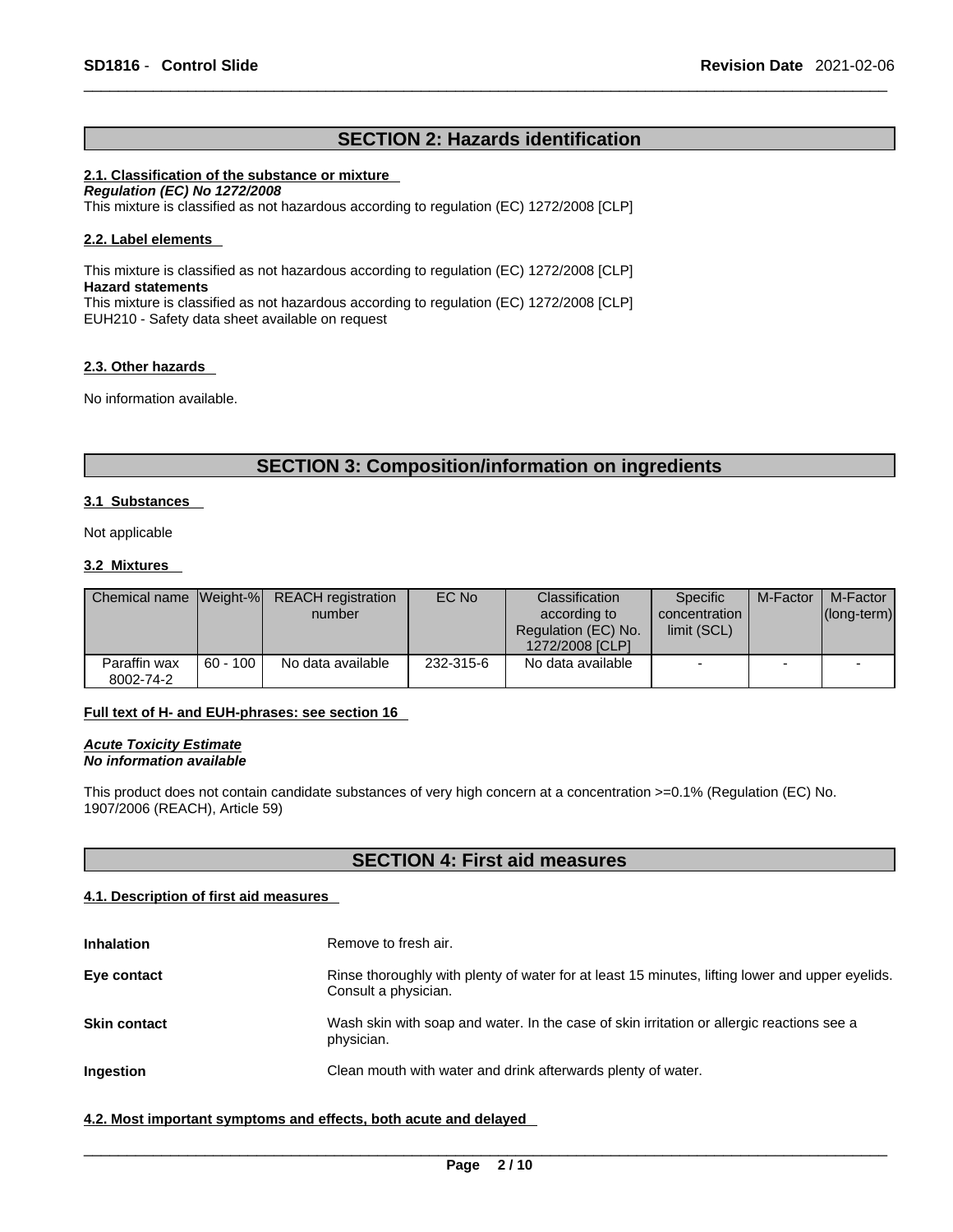**Symptoms** No information available.

#### **4.3. Indication of any immediate medical attention and special treatment needed**

**Note to physicians** Treat symptomatically.

## **SECTION 5: Firefighting measures**

#### **5.1. Extinguishing media**

| <b>Suitable Extinguishing Media</b>                        | Use extinguishing measures that are appropriate to local circumstances and the<br>surrounding environment.                            |  |  |
|------------------------------------------------------------|---------------------------------------------------------------------------------------------------------------------------------------|--|--|
| <b>Large Fire</b>                                          | CAUTION: Use of water spray when fighting fire may be inefficient.                                                                    |  |  |
| Unsuitable extinguishing media                             | Do not scatter spilled material with high pressure water streams.                                                                     |  |  |
| 5.2. Special hazards arising from the substance or mixture |                                                                                                                                       |  |  |
| Specific hazards arising from the<br>chemical              | No information available.                                                                                                             |  |  |
| 5.3. Advice for firefighters                               |                                                                                                                                       |  |  |
| Special protective equipment for<br>fire-fighters          | Firefighters should wear self-contained breathing apparatus and full firefighting turnout<br>gear. Use personal protection equipment. |  |  |

## **SECTION 6: Accidental release measures**

### **6.1. Personal precautions, protective equipment and emergency procedures**

| <b>Personal precautions</b>                               | Ensure adequate ventilation.                                                         |  |
|-----------------------------------------------------------|--------------------------------------------------------------------------------------|--|
| For emergency responders                                  | Use personal protection recommended in Section 8.                                    |  |
| 6.2. Environmental precautions                            |                                                                                      |  |
| <b>Environmental precautions</b>                          | See Section 12 for additional Ecological Information.                                |  |
| 6.3. Methods and material for containment and cleaning up |                                                                                      |  |
| <b>Methods for containment</b>                            | Prevent further leakage or spillage if safe to do so.                                |  |
| Methods for cleaning up                                   | Take up mechanically, placing in appropriate containers for disposal.                |  |
| Prevention of secondary hazards                           | Clean contaminated objects and areas thoroughly observing environmental regulations. |  |
| 6.4. Reference to other sections                          |                                                                                      |  |
| Reference to other sections                               | See section 8 for more information. See section 13 for more information.             |  |

## **SECTION 7: Handling and storage**

| 7.1. Precautions for safe handling |                                                                        |
|------------------------------------|------------------------------------------------------------------------|
| Advice on safe handling            | Ensure adequate ventilation.                                           |
| General hygiene considerations     | Handle in accordance with good industrial hygiene and safety practice. |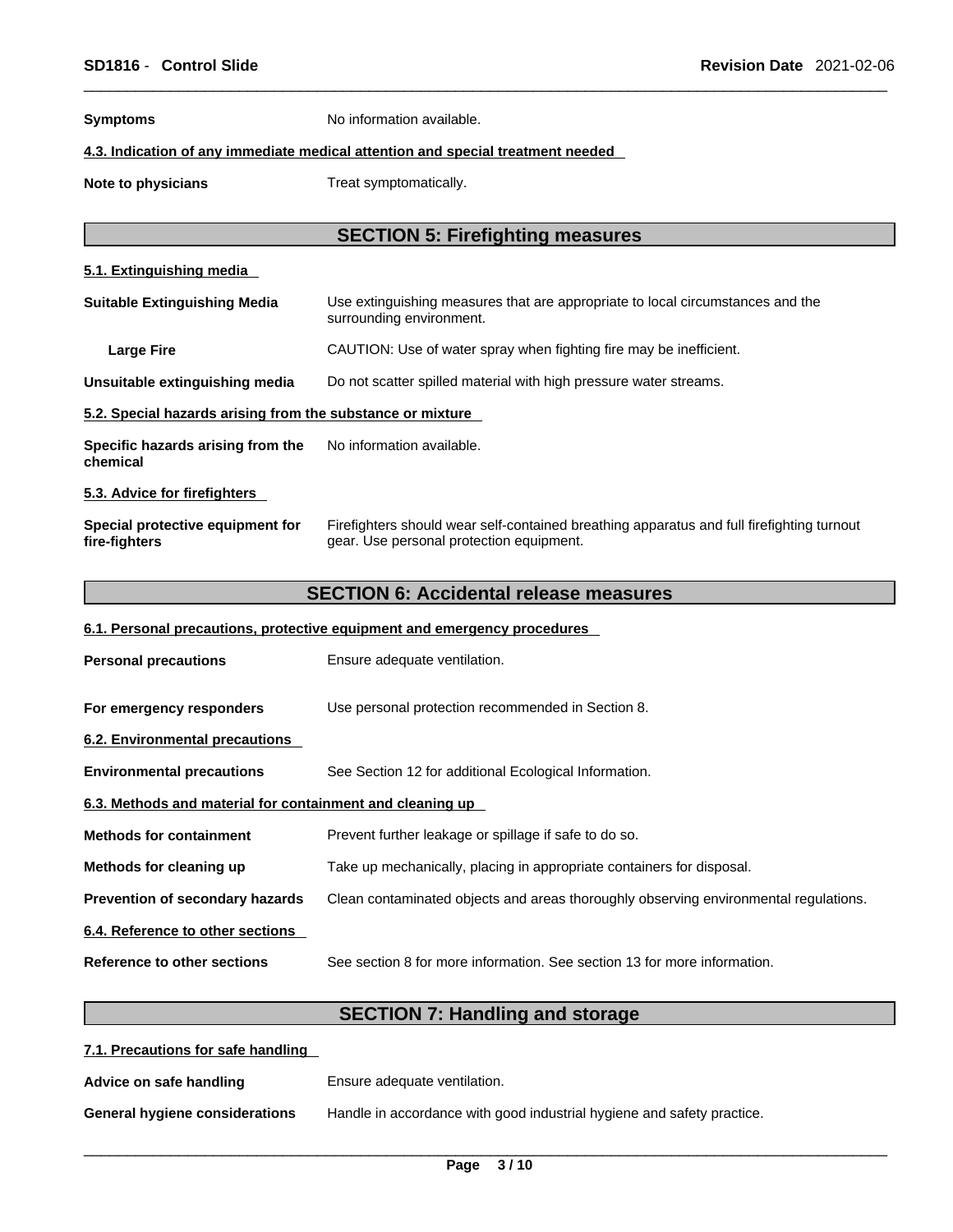#### **7.2. Conditions for safe storage, including any incompatibilities**

**Storage Conditions** Keep container tightly closed in a dry and well-ventilated place.

#### **7.3. Specific end use(s)**

#### **Identified uses**

## **SECTION 8: Exposure controls/personal protection**

#### **8.1. Control parameters**

### **Exposure Limits**

| Chemical name             | European Union                    | Austria                           | <b>Belgium</b>                                |  | <b>Bulgaria</b>                            | Croatia                           |
|---------------------------|-----------------------------------|-----------------------------------|-----------------------------------------------|--|--------------------------------------------|-----------------------------------|
| Paraffin wax<br>8002-74-2 |                                   |                                   | TWA 2 mg/m $3$                                |  |                                            | STEL 6 mg/m $3$<br>TWA 2 mg/m $3$ |
| Chemical name             | Cyprus                            | Czech Republic                    | <b>Denmark</b>                                |  | Estonia                                    | Finland                           |
| Paraffin wax<br>8002-74-2 |                                   |                                   | TWA 2 mg/m $3$                                |  | TWA 2 mg/m $3$                             | TWA 1 mg/m $3$                    |
| Chemical name             | France                            | Germany                           | <b>Germany MAK</b>                            |  | Greece                                     | Hungary                           |
| Paraffin wax<br>8002-74-2 | TWA 2 mg/m $3$                    |                                   |                                               |  | TWA 2 mg/m $3$<br>STEL 6 mg/m $3$          |                                   |
| Chemical name             | <b>Ireland</b>                    | Italy                             | Italy REL                                     |  | Latvia                                     | Lithuania                         |
| Paraffin wax<br>8002-74-2 | TWA 2 mg/m $3$<br>STEL 6 mg/m $3$ |                                   |                                               |  |                                            |                                   |
| Chemical name             | Luxembourg                        | <b>Malta</b>                      | <b>Netherlands</b>                            |  | Norway                                     | Poland                            |
| Paraffin wax<br>8002-74-2 |                                   |                                   |                                               |  | TWA 2 mg/m $3$<br>STEL 4 mg/m <sup>3</sup> | TWA 2 mg/m $3$                    |
| Chemical name             | Portugal                          | Romania                           | Slovakia                                      |  | Slovenia                                   | Spain                             |
| Paraffin wax<br>8002-74-2 | TWA 2 mg/m $3$                    | STEL 6 mg/m $3$<br>TWA 2 mg/m $3$ | Ceiling 6 mg/m <sup>3</sup><br>TWA 2 mg/m $3$ |  |                                            | TWA 2 mg/m $3$                    |
| Chemical name             |                                   | Sweden                            | Switzerland                                   |  |                                            | United Kingdom                    |
| Paraffin wax<br>8002-74-2 |                                   |                                   | TWA 2 mg/m $3$                                |  |                                            | STEL 6 mg/m $3$<br>TWA 2 mg/m $3$ |

#### **Biological occupational exposure limits**

This product, as supplied, does not contain any hazardous materials with biological limits established by the region specific regulatory bodies.

**Derived No Effect Level (DNEL)** No information available. **Predicted No Effect Concentration (PNEC)**  No information available.

**8.2. Exposure controls** 

| <b>Personal Protective Equipment</b>                                    |                                                                                                                                                                             |  |  |  |
|-------------------------------------------------------------------------|-----------------------------------------------------------------------------------------------------------------------------------------------------------------------------|--|--|--|
| No special protective equipment required.<br><b>Eye/face protection</b> |                                                                                                                                                                             |  |  |  |
|                                                                         |                                                                                                                                                                             |  |  |  |
| Skin and body protection                                                | No special protective equipment required.                                                                                                                                   |  |  |  |
| <b>Respiratory protection</b>                                           | No protective equipment is needed under normal use conditions. If exposure limits are<br>exceeded or irritation is experienced, ventilation and evacuation may be required. |  |  |  |
| <b>General hygiene considerations</b>                                   | Handle in accordance with good industrial hygiene and safety practice.                                                                                                      |  |  |  |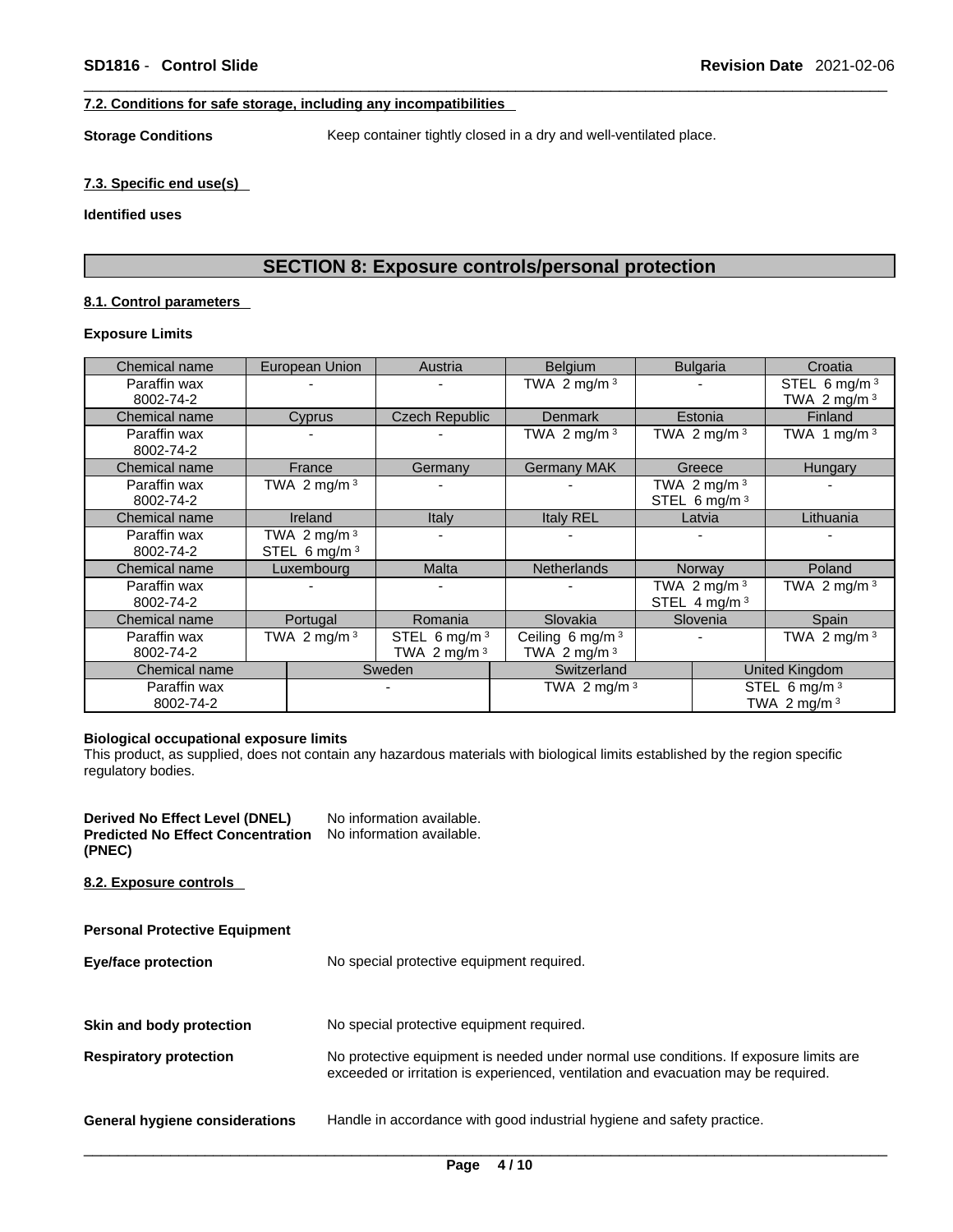#### **Environmental exposure controls** No information available.

## **SECTION 9: Physical and chemical properties**

#### **9.1. Information on basic physical and chemical properties**

| <b>Physical state</b>             | Solid                    |                          |  |
|-----------------------------------|--------------------------|--------------------------|--|
| Appearance                        | <b>Flakes</b>            |                          |  |
| Color                             | No information available |                          |  |
| Odor                              | Odorless.                |                          |  |
| Odor Threshold                    | No information available |                          |  |
| P <u>roperty</u>                  | <b>Values</b>            | Remarks • Method         |  |
| Melting point / freezing point    | No data available        | None known               |  |
| Boiling point/boiling range (°C)  | No data available        | None known               |  |
| Flammability (solid, gas)         | No data available        | None known               |  |
| <b>Flammability Limit in Air</b>  |                          | None known               |  |
| <b>Upper flammability limit:</b>  | No data available        |                          |  |
| Lower flammability limit:         | No data available        |                          |  |
| Flash point                       | No data available        | Open cup                 |  |
| <b>Autoignition temperature</b>   | 350 $°C$                 | None known               |  |
| Decomposition temperature         |                          | None known               |  |
| рH                                |                          | None known               |  |
| pH (as aqueous solution)          | No data available        | No information available |  |
| Kinematic viscosity               | No data available        | None known               |  |
| <b>Dynamic Viscosity</b>          | No data available        | None known               |  |
| <b>Water solubility</b>           | No data available        | None known               |  |
| Solubility in other solvents      | No data available        | None known               |  |
| <b>Partition coefficient</b>      | No data available        | None known               |  |
| Vapor pressure                    | No data available        | None known               |  |
| <b>Relative density</b>           |                          | None known               |  |
| <b>Bulk Density</b>               | No data available        |                          |  |
| <b>Liquid Density</b>             | No data available        |                          |  |
| Vapor density                     | No data available        | None known               |  |
| <b>Particle characteristics</b>   |                          |                          |  |
| <b>Particle Size</b>              | No information available |                          |  |
| <b>Particle Size Distribution</b> | No information available |                          |  |
|                                   |                          |                          |  |

#### **9.2. Other information**

*9.2.1. Information with regard to physical hazard classes* Not applicable

*9.2.2. Other safety characteristics* No information available

## **SECTION 10: Stability and reactivity**

### **10.1. Reactivity**

**Reactivity No information available.** 

#### **10.2. Chemical stability**

**Stability** Stable under normal conditions.

#### **Explosion Data**

**Sensitivity to mechanical impact** None. **Sensitivity to static discharge** None.

**10.3. Possibility of hazardous reactions**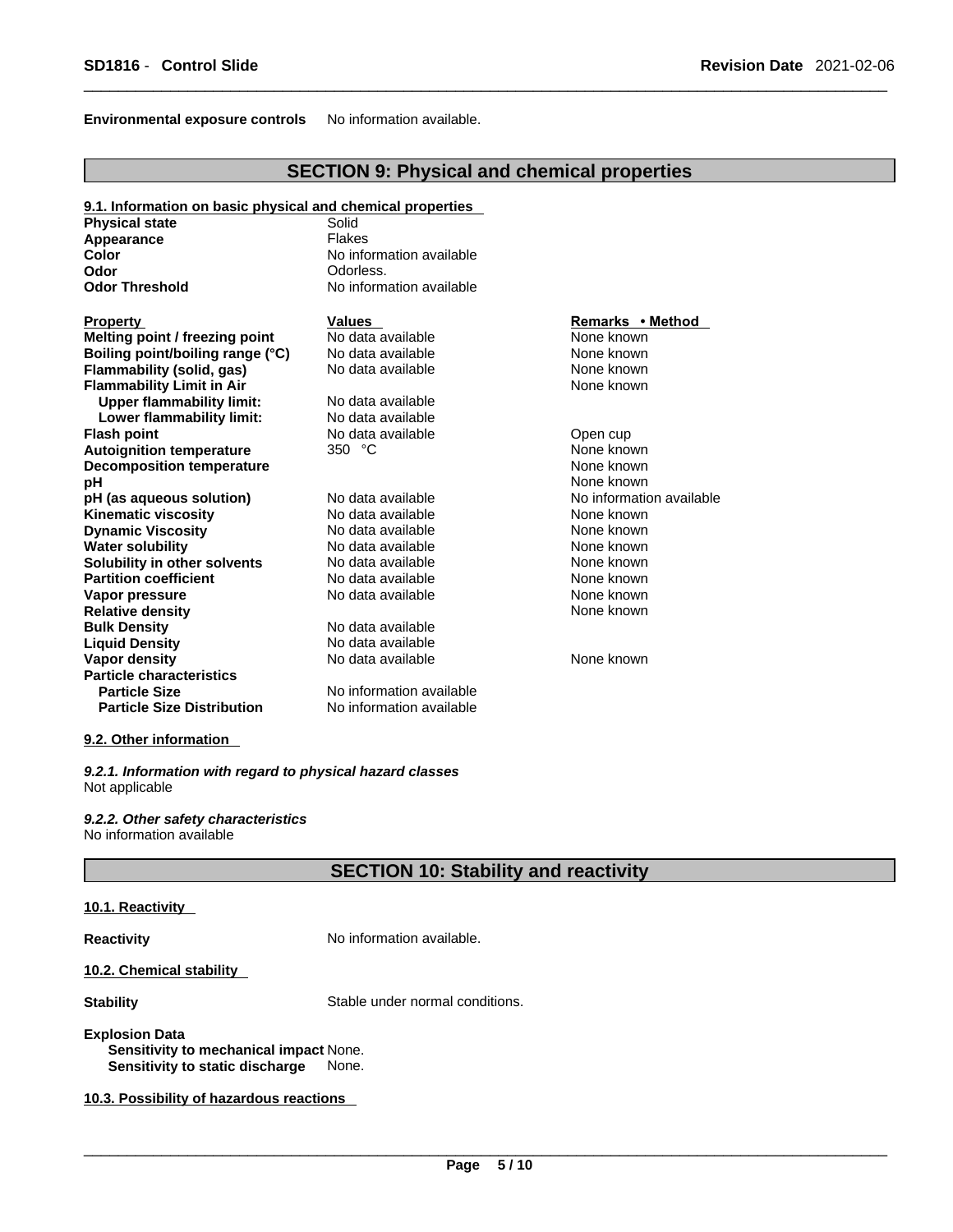**Possibility of hazardous reactions** None under normal processing.

#### **10.4. Conditions to avoid**

**Conditions to avoid** None known based on information supplied.

**10.5. Incompatible materials**

**Incompatible materials** None known based on information supplied.

#### **10.6. Hazardous decomposition products**

**Hazardous Decomposition Products** None known based on information supplied.

### **SECTION 11: Toxicological information**

#### **11.1. Information on hazard classes as defined in Regulation (EC) No 1272/2008**

#### **Information on likely routes of exposure**

**Product Information**

| <b>Inhalation</b>   | Specific test data for the substance or mixture is not available. |
|---------------------|-------------------------------------------------------------------|
| Eye contact         | Specific test data for the substance or mixture is not available. |
| <b>Skin contact</b> | Specific test data for the substance or mixture is not available. |
| <b>Ingestion</b>    | Specific test data for the substance or mixture is not available. |

#### **<u>Symptoms related to the physical, chemical and toxicological characteristics</u>**

**Symptoms** No information available.

**Numerical measures of toxicity**

#### **Acute toxicity**

**The following values are calculated based on chapter 3.1 of the GHS document ATEmix (oral)** 5,055.60 mg/kg<br>**ATEmix (dermal)** 3,640.00 mg/kg **ATEmix** (dermal)

#### **Component Information**

| Chemical name   | Oral LD50              | Dermal LD50             | LC50<br>ınnalatıc<br>an e |
|-----------------|------------------------|-------------------------|---------------------------|
| Paraffin<br>wax | 5000<br>Rat<br>) ma/ka | 3600<br>Rabbit<br>ma/ka |                           |

#### **Delayed and immediate effects as well as chronic effects from short and long-term exposure**

| <b>Skin corrosion/irritation</b>                                   | No information available. |
|--------------------------------------------------------------------|---------------------------|
| <b>Serious eye damage/eye irritation</b> No information available. |                           |
| Respiratory or skin sensitization                                  | No information available. |
| Germ cell mutagenicity                                             | No information available. |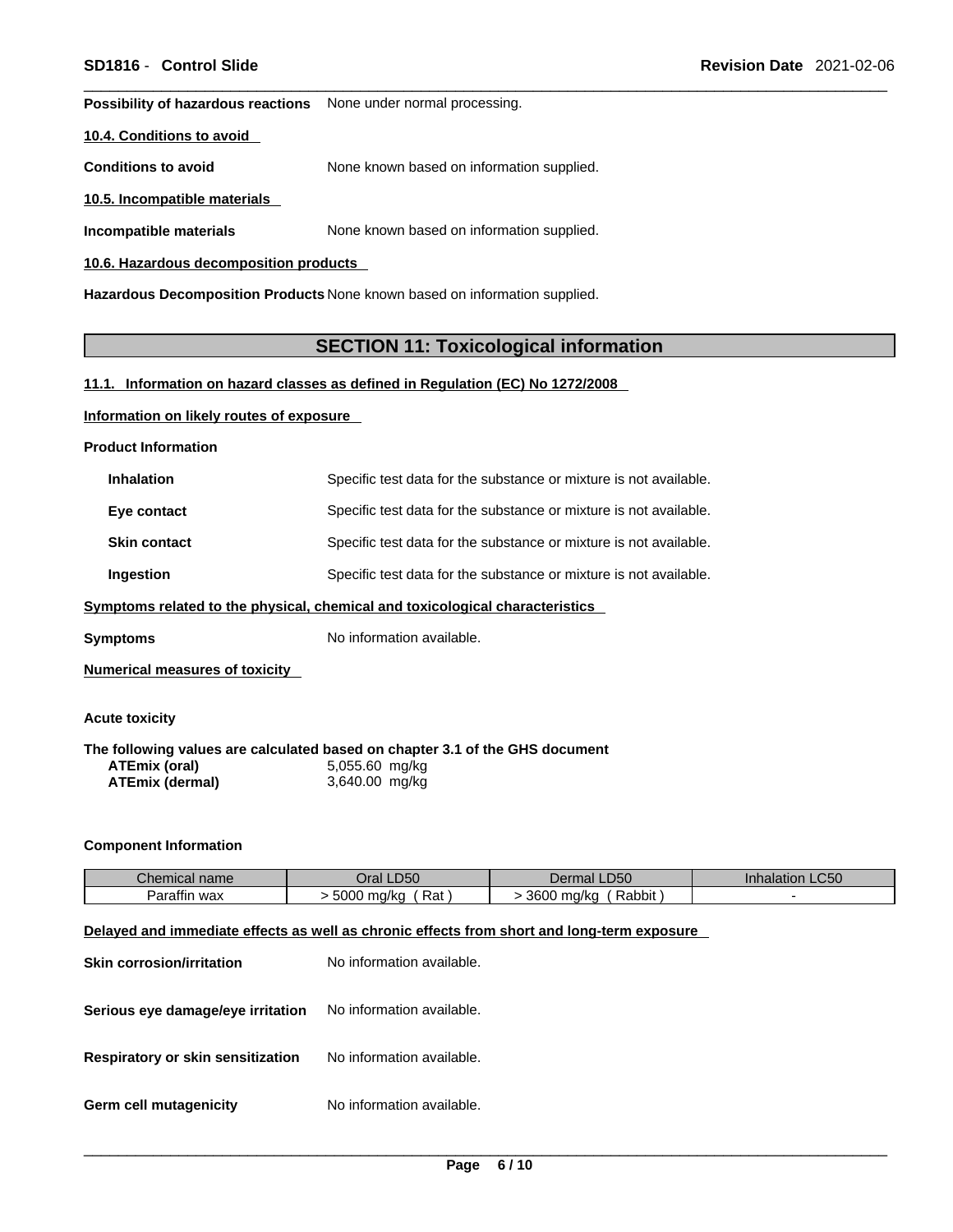| Carcinogenicity                          | No information available.                                                   |  |
|------------------------------------------|-----------------------------------------------------------------------------|--|
| <b>Reproductive toxicity</b>             | No information available.                                                   |  |
| <b>STOT - single exposure</b>            | No information available.                                                   |  |
| <b>STOT - repeated exposure</b>          | No information available.                                                   |  |
| <b>Aspiration hazard</b>                 | No information available.                                                   |  |
| 11.2. Information on other hazards       |                                                                             |  |
| 11.2.1. Endocrine disrupting properties  |                                                                             |  |
| <b>Endocrine disrupting properties</b>   | No information available.                                                   |  |
| 11.2.2. Other information                |                                                                             |  |
| Other adverse effects                    | No information available.                                                   |  |
|                                          | <b>SECTION 12: Ecological information</b>                                   |  |
| 12.1. Toxicity                           |                                                                             |  |
| <b>Ecotoxicity</b>                       | The environmental impact of this product has not been fully investigated.   |  |
| <b>Unknown aquatic toxicity</b>          | Contains 0 % of components with unknown hazards to the aquatic environment. |  |
| 12.2. Persistence and degradability      |                                                                             |  |
| <b>Persistence and degradability</b>     | No information available.                                                   |  |
| 12.3. Bioaccumulative potential          |                                                                             |  |
| <b>Bioaccumulation</b>                   | No information available.                                                   |  |
| 12.4. Mobility in soil                   |                                                                             |  |
| <b>Mobility in soil</b>                  | No information available.                                                   |  |
| 12.5. Results of PBT and vPvB assessment |                                                                             |  |
| <b>PBT and vPvB assessment</b>           | No information available.                                                   |  |
| 12.6. Endocrine disrupting properties    |                                                                             |  |
|                                          |                                                                             |  |
| <b>Endocrine disrupting properties</b>   | No information available.                                                   |  |

**12.7. Other adverse effects**  No information available.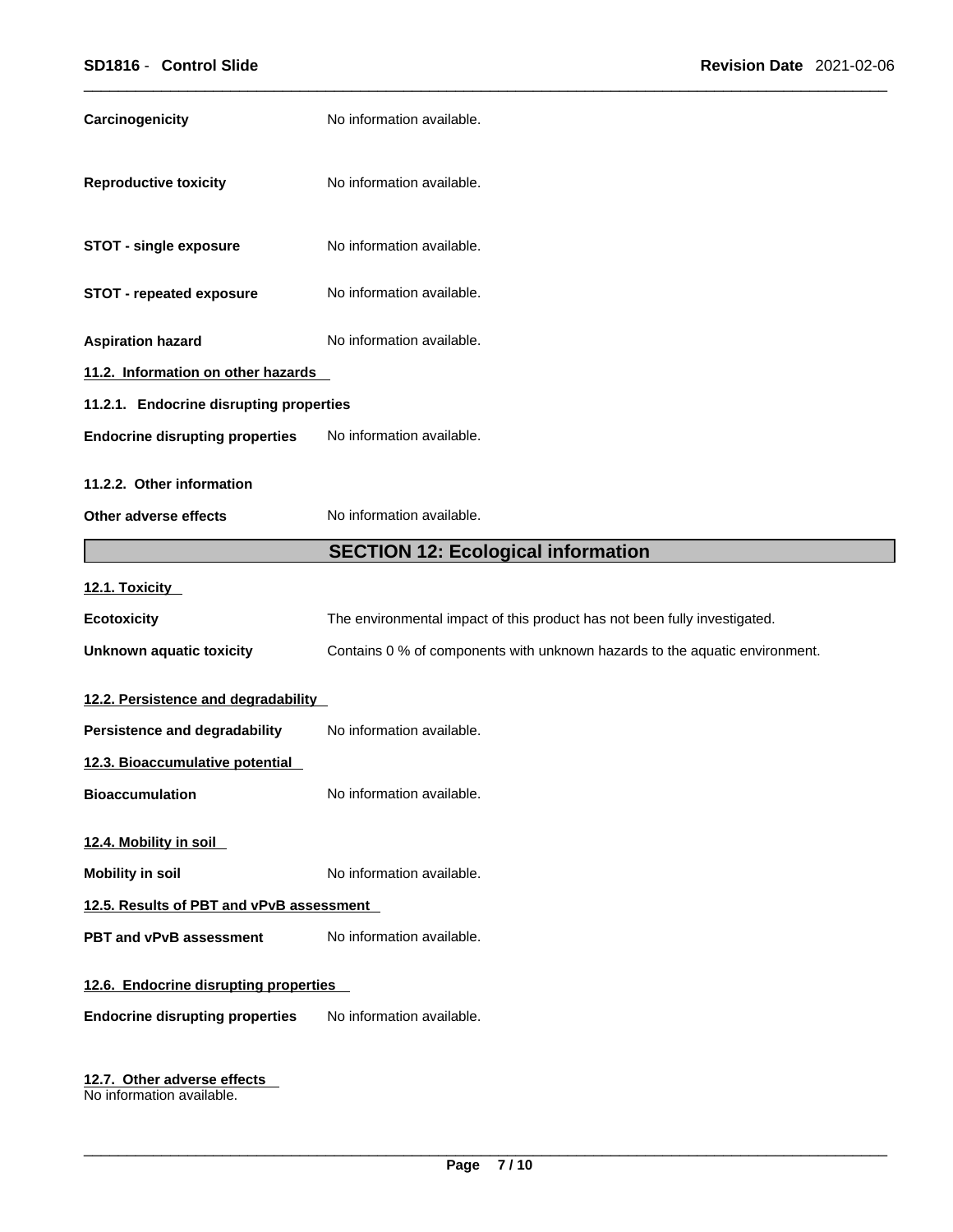## **SECTION 13: Disposal considerations**

#### **13.1. Waste treatment methods**

| Waste from residues/unused    | Dispose of in accordance with local regulations. Dispose of waste in accordance with |
|-------------------------------|--------------------------------------------------------------------------------------|
| products                      | environmental legislation.                                                           |
| <b>Contaminated packaging</b> | Do not reuse empty containers.                                                       |

## **SECTION 14: Transport information**

| IATA                              |                          |
|-----------------------------------|--------------------------|
| 14.1 UN number or ID number       | Not regulated            |
| 14.2 UN proper shipping name      | No information available |
| 14.3 Transport hazard class(es)   | Not regulated            |
| 14.4 Packing group                | Not regulated            |
| <b>14.5 Environmental hazards</b> | Not applicable           |
| 14.6 Special precautions for user |                          |
| <b>Special Provisions</b>         | None                     |
|                                   |                          |
| <b>IMDG</b>                       |                          |
| 14.1 UN number or ID number       | Not regulated            |
| 14.2 UN proper shipping name      | No information available |
| 14.3 Transport hazard class(es)   | Not regulated            |
| 14.4 Packing group                | Not regulated            |
| 14.5 Environmental hazards        | Not applicable           |
| 14.6 Special precautions for user |                          |
| <b>Special Provisions</b>         | None                     |
| 14.7 Maritime transport in bulk   | No information available |
| according to IMO instruments      |                          |
| <b>RID</b>                        |                          |
| 14.1 UN number or ID number       | Not regulated            |
| 14.2 UN proper shipping name      | No information available |
| 14.3 Transport hazard class(es)   | Not regulated            |
| 14.4 Packing group                | Not regulated            |
| 14.5 Environmental hazards        | Not applicable           |
| 14.6 Special precautions for user |                          |
| <b>Special Provisions</b>         | None                     |
|                                   |                          |
| <b>ADR</b>                        |                          |
| 14.1 UN number or ID number       | Not regulated            |
| 14.2 UN proper shipping name      | No information available |
| 14.3 Transport hazard class(es)   | Not regulated            |
| 14.4 Packing group                | Not regulated            |
| 14.5 Environmental hazards        | Not applicable           |
| 14.6 Special precautions for user |                          |
| <b>Special Provisions</b>         | None                     |

## **SECTION 15: Regulatory information**

**15.1. Safety, health and environmental regulations/legislation specific for the substance or mixture**

#### **European Union**

Take note of Directive 98/24/EC on the protection of the health and safety of workers from the risks related to chemical agents at work.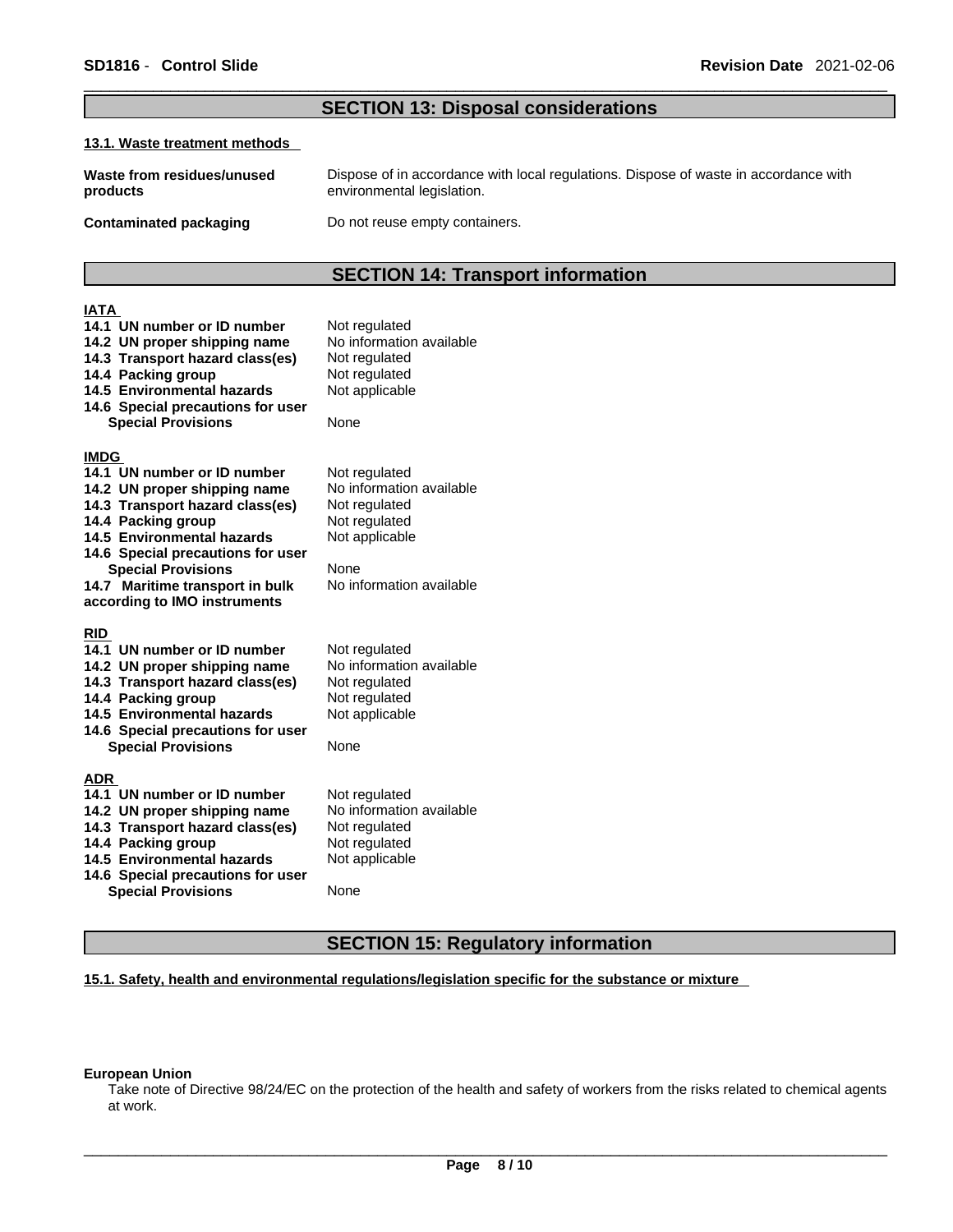#### **Authorizations and/or restrictions on use:**

This product does not contain substances subject to authorization (Regulation (EC) No. 1907/2006 (REACH), Annex XIV) This product does not contain substances subject to restriction (Regulation (EC) No. 1907/2006 (REACH), Annex XVII)

**Persistent Organic Pollutants** Not applicable

**Ozone-depleting substances (ODS) regulation (EC) 1005/2009**

Not applicable

 **Legend:** 

 **TSCA** - United States Toxic Substances Control Act Section 8(b) Inventory  **DSL/NDSL** - Canadian Domestic Substances List/Non-Domestic Substances List  **EINECS/ELINCS** - European Inventory of Existing Chemical Substances/European List of Notified Chemical Substances  **ENCS** - Japan Existing and New Chemical Substances **IECSC** - China Inventory of Existing Chemical Substances  **KECL** - Korean Existing and Evaluated Chemical Substances  **PICCS** - Philippines Inventory of Chemicals and Chemical Substances

 **AICS** - Australian Inventory of Chemical Substances

#### **15.2. Chemical safety assessment**

**Chemical Safety Assessment** No information available

### **SECTION 16: Other information**

#### **Key or legend to abbreviations and acronyms used in the safety data sheet**

**Legend** 

SVHC: Substances of Very High Concern for Authorization:

### **Legend Section 8: EXPOSURE CONTROLS/PERSONAL PROTECTION**

| <b>TWA</b> | Time weighted average | Short term exposure limit |
|------------|-----------------------|---------------------------|
| Ceiling    | Maximum limit value   | Skin designation          |

| <b>Classification procedure</b>                                 |                            |
|-----------------------------------------------------------------|----------------------------|
| Classification according to Regulation (EC) No. 1272/2008 [CLP] | Method Used                |
| Acute oral toxicity                                             | Calculation method         |
| Acute dermal toxicity                                           | Calculation method         |
| Acute inhalation toxicity - gas                                 | <b>Calculation method</b>  |
| Acute inhalation toxicity - vapor                               | Calculation method         |
| Acute inhalation toxicity - dust/mist                           | Calculation method         |
| Skin corrosion/irritation                                       | Calculation method         |
| Serious eye damage/eye irritation                               | Calculation method         |
| Respiratory sensitization                                       | <b>ICalculation method</b> |